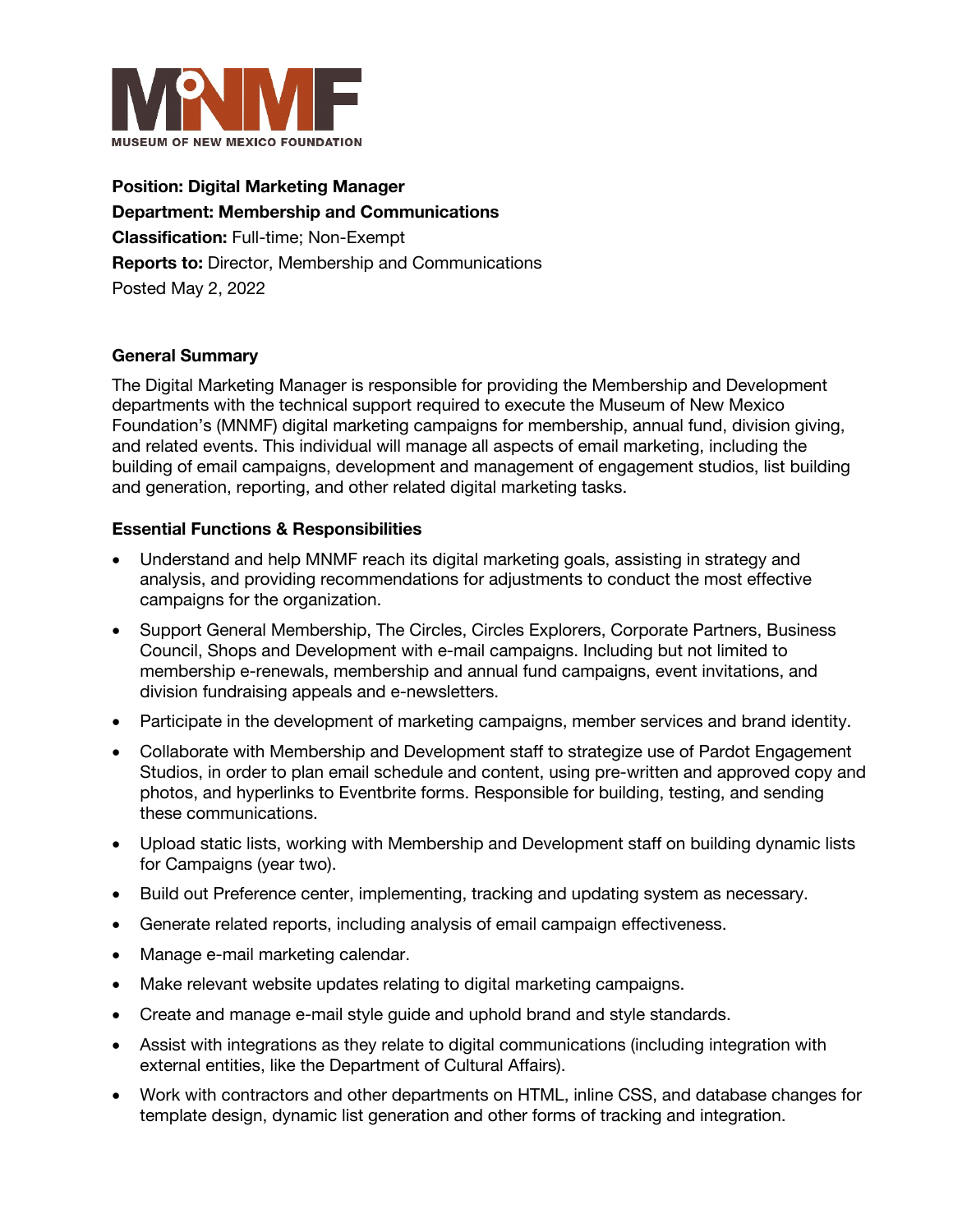

- Work with other staff and contractors on related digital marketing tools such as the website, blog, social media and Google Ads.
- Continue to train and build Pardot Marketing skills through online courses.

### **Required Qualifications**

- 2-year degree or greater preferred
- 3 to 5 years of traditional marketing experience
- Strong written and verbal communication skills
- Keen eye for design and attention to detail
- Demonstrated ability to learn new software and programs
- Outstanding organizational skills
- Excellent computer skills, including proficiency in Outlook, Word, Excel, and PowerPoint

#### **Desired Attributes**

- Experience with database systems and/or CRMs, such as Salesforce and Tessitura
- **Experience with Pardot**
- HTML and CSS knowledge a plus
- Collegial and collaborative work style
- Ability to always maintain a high level of professionalism
- Ability to work independently and as part of a team
- Positive attitude, patience, and tolerance
- Ability to stay abreast of current trends, demographic changes, and industry best practices

#### **Salary & Benefits**

- Salary commensurate with skills and experience, between \$45,000 \$55,000/yr
- Medical and dental insurance options (80% of premiums covered for employee)
- Life and long-term disability insurance
- Generous paid time off
- 401(a) and 403(b) retirement options
- Complimentary Museum of New Mexico Sponsor-level membership *Includes membership for two adults, and up to four children under age 18, along with membership in the North American Reciprocal Museum (NARM) Association.*